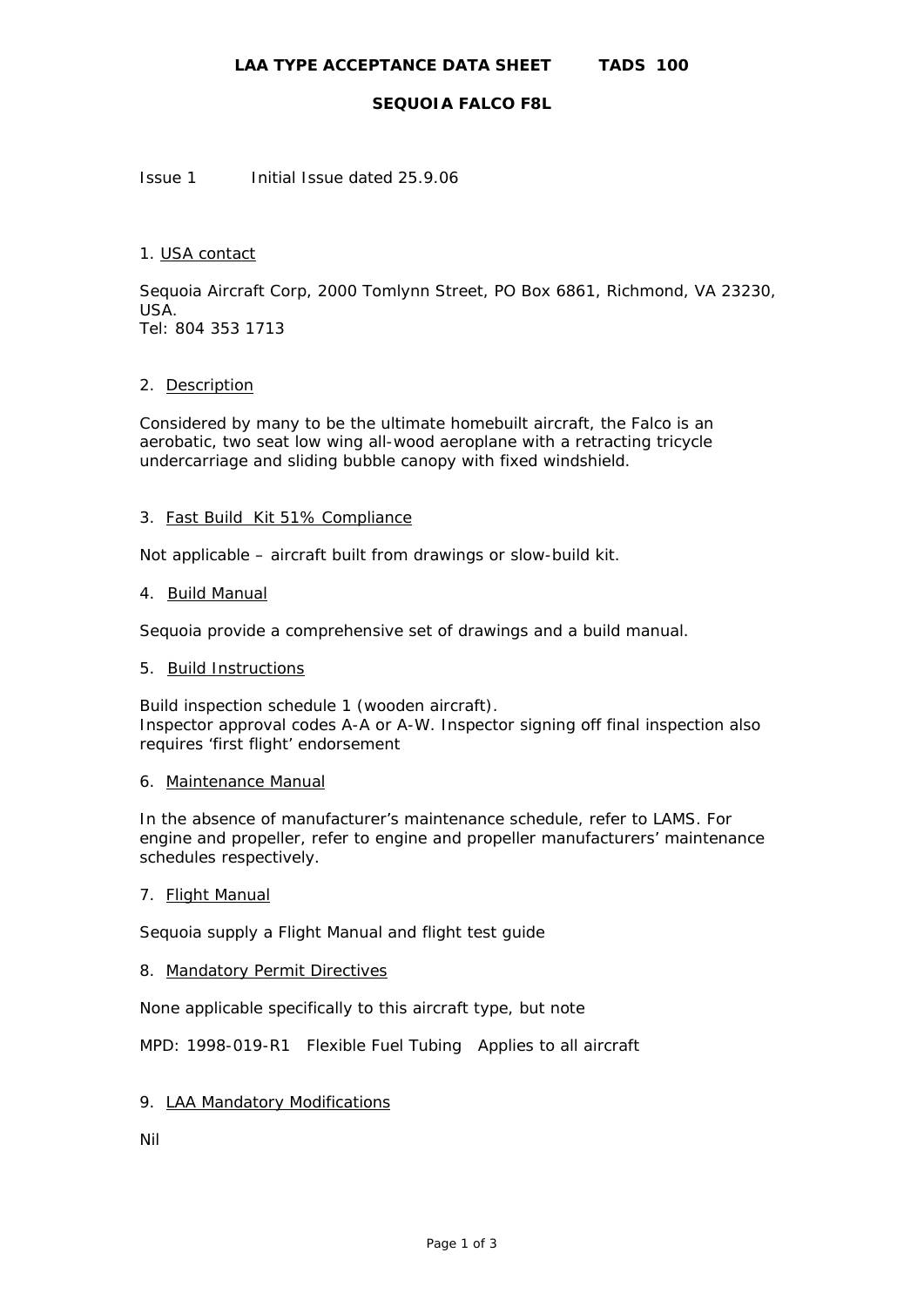### **SEQUOIA FALCO F8L**

### 10. Service Bulletins

In the absence of any over-riding LAA classification, mods and inspections published by the manufacturer should be complied with according to the manufacturer's recommendation.

- 93-1 Mass balancing tolerances for flaps and stiffening of flap motor mount
- 11. Standard Options

Standard or Nustrini canopy

### 12. Special Inspection Points

This is a complex aircraft and requires very careful inspection throughout.

## 13. Operating Limitations and Placards

- 1. Maximum No. of Occupants
	- 1.1 Maximum number of occupants authorised to be carried (including crew): Two
	- 1.2 The minimum flight crew is: One pilot. No-one shall be carried except minimum crew during flights for the purpose of public exhibition and demonstration flying.
- 2. The aircraft must be operated in compliance with the following operating limitations which shall be displayed by means of cockpit placards or instrument markings:
	- 2.1 Aerobatic Limitations Intentional spinning is permitted. Aerobatic manoeuvres imposing g forces in excess of +6g or –3g are prohibited.
	- 2.2 Loading Limitations Maximum Total Weight Authorised: 820 kg (may be increased to 854 kgs with VP prop) Maximum Total Aerobatic Weight: 750 kgs CG Range: Limits 1.74m to 1.9m aft of the datum point. Datum Point is: Front face of propeller mounting flange.
	- 2.3 Engine Limitations
	- Maximum Engine RPM: 2700 2.4 Airspeed Limitations Maximum Indicated Airspeed: 240 mph Maximum Indicated Airspeed flaps extended 20 degrees: 112 mph 45 degrees: 100 mph Maximum Indicated Airspeed undercarriage extended: 125 mph 2.5 Other Limitations The aircraft shall be flown by day and under Visual Flight Rules
		- only. Smoking in the aircraft is prohibited.

Fireproof identification plate must be fitted to fuselage, engraved or stamped with aircraft's registration letters